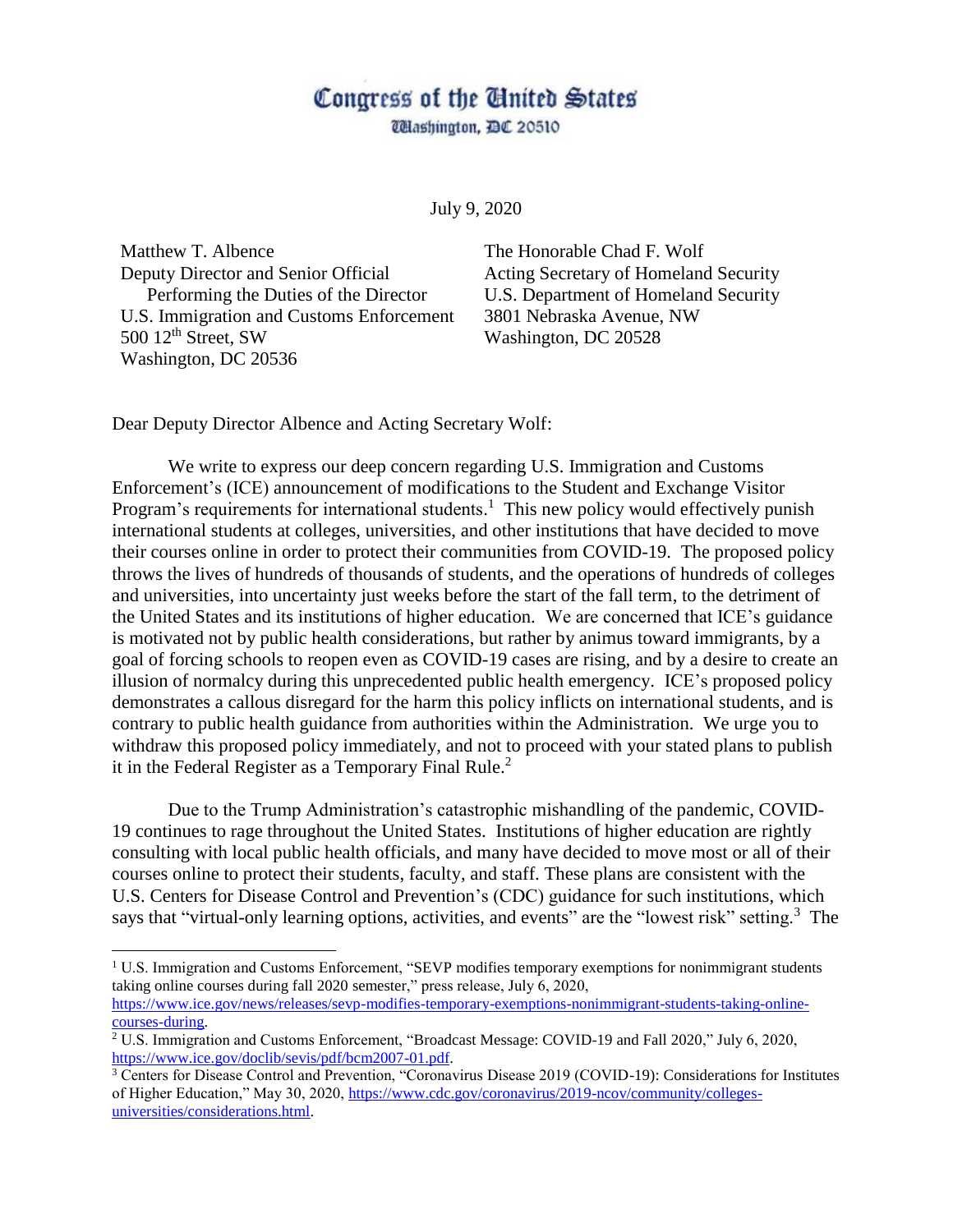CDC also advises that institutions of higher education "[o]ffer virtual learning and telework options, if feasible," "[p]ursue virtual group events, gatherings, or meetings, if possible," and "[e]ncourage telework for as many faculty and staff as possible."<sup>4</sup> The CDC guidance is clear: more social distancing is safer, and online solutions are safest for colleges and universities.

The CDC is also clear on its position that institutions of higher education should make decisions best suited to their individual circumstances. The CDC recognizes that institutions "vary considerably in geographic location, size, and structure," and as a result, administrators will have to "adjust" to meet the unique needs and circumstances of their institutions and communities.<sup>5</sup> In the CDC's words, "[i]mplementation should be guided by what is feasible, practical, acceptable, and tailored to the needs of each community."<sup>6</sup>

Instead of providing flexibility to help institutions follow public health recommendations and keep their communities safe, the Trump Administration is proposing rigid rules that put the health of students, faculty, and staff at risk. Administration officials have admitted that this announcement is an attempt to twist the arm of colleges and universities, threatening their students with deportation in order to force the institutions to eliminate or scale back their online learning options. This amounts to the imposition of a one-size-fits-all policy on every institution in the country, regardless of its individual capabilities and circumstances, or the threat COVID-19 poses to the institution's community.

ICE's announcement of their plans to force out or deport international students who remain at U.S. colleges and universities and who are taking a full online course load is cruel and unconscionable. These students are already in the United States, are established members of educational communities, and have been determined through the visa screening process to pose no danger to the United States. Some of these students are working in laboratories and supporting critical scientific research at exactly the time when we need more of it, not less.

To avoid the threat of deportation, these students have few options. According to the ICE guidance, the alternatives are for students to disrupt their education by "transferring to a school with in-person instruction" or "depart the country. $\frac{1}{10}$ " It is cruel and senseless to force international students to make this choice. With fall terms beginning in just a few weeks at many colleges across the country, along with required quarantine periods before classes begin, it is too late for many students to transfer to equivalent academic programs. Moreover, it is unwise to force students in the United States to travel at a time when the CDC recommends that individuals "avoid all nonessential international travel."<sup>8</sup> And, in some cases, students cannot return to their home countries even if they want to, in part because there are few or no flights available.<sup>9</sup> The

[https://www.thenation.com/article/world/international-students-coronavirus/.](https://www.thenation.com/article/world/international-students-coronavirus/)

 $\overline{a}$ 4 *Id.*

<sup>5</sup> *Id.*

<sup>6</sup> *Id.*

<sup>7</sup> U.S. Immigration and Customs Enforcement, "SEVP modifies temporary exemptions for nonimmigrant students taking online courses during fall 2020 semester," press release, July 6, 2020, [https://www.ice.gov/news/releases/sevp-modifies-temporary-exemptions-nonimmigrant-students-taking-online-](https://www.ice.gov/news/releases/sevp-modifies-temporary-exemptions-nonimmigrant-students-taking-online-courses-during)

[courses-during.](https://www.ice.gov/news/releases/sevp-modifies-temporary-exemptions-nonimmigrant-students-taking-online-courses-during)

<sup>&</sup>lt;sup>8</sup> Centers for Disease Control and Prevention, "Travel Health Notices," [https://wwwnc.cdc.gov/travel/notices.](https://wwwnc.cdc.gov/travel/notices) <sup>9</sup> The Nation, "What About the International Students?," Jimin Kang, June 15, 2020,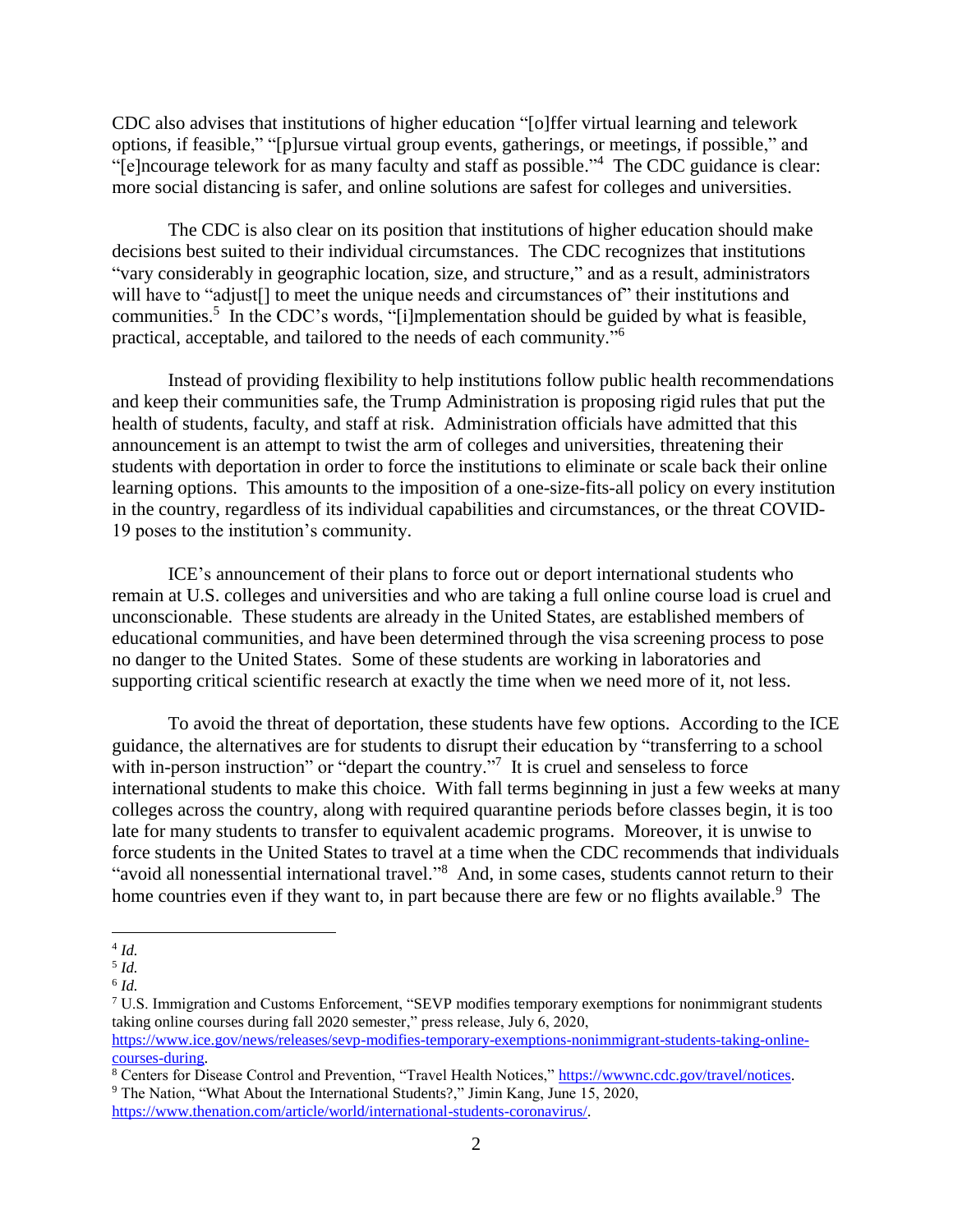Administration's previous immigration restrictions also make it unclear whether students who leave the country will be allowed to reenter when their schools return to in-person classes, further exacerbating fears about the consequences of departure. Moreover, many international students will be functionally unable to continue their studies from abroad, because they will be returning to locations without stable internet connectivity, because their countries might block them from accessing needed websites and online resources<sup>10</sup> or communicating freely with professors and classmates, or because the time difference makes active course participation unrealistic, among other limitations.

In addition to international students already in the United States, ICE is threatening to bar international students who were planning to begin their studies at U.S. institutions that have moved online. Colleges and universities that recognize the value of having international students in their communities will need to make dramatic adjustments to their operations in order to accommodate ICE's arbitrary new policy, potentially in contradiction to local public health guidelines. Even institutions that were already planning to adopt hybrid learning models that comply with ICE's guidance might have to issue thousands of new Form I-20s to their international students with little notice before the start of the fall term—a sign of how poorlyconceived and designed this new ICE policy is. And if a college or university implements an inperson or hybrid model, and then later shifts to online-only classes because of a COVID-19 outbreak, then international students will fall out of status and become subject to removal  $11$ —an operational nightmare. Preventing institutions from swiftly and appropriately responding to an outbreak during a pandemic that has already infected more than three million people in the United States<sup>12</sup> is an unacceptable risk to public health.

International students contribute immensely to the United States. They add value to their learning communities, bringing diverse viewpoints and experiences benefiting all other members of their communities. They also contribute to the economy; by one estimate, international students contributed nearly \$41 billion to the American economy and supported 458,290 jobs during the 2018-2019 academic year.<sup>13</sup> As President Trump noted five years ago, "When foreigners attend our great colleges & want to stay in the U.S., they should not be thrown out of our country."<sup>14</sup> The sudden removal of international students would weaken the country economically precisely when our fragile economy cannot afford another self-inflicted blow, and would undermine higher education as one of our most significant and valuable exports. This decision also will severely impact the budgets of many colleges and universities during some of

 $\overline{a}$ 

<sup>&</sup>lt;sup>10</sup> Wall Street Journal, "Colleges Brace for Sharp Drop in Foreign Students, Especially From China," Melissa Korn, July 7, 2020, [https://www.wsj.com/articles/colleges-brace-for-sharp-drop-in-foreign-students-especially-from-china-](https://www.wsj.com/articles/colleges-brace-for-sharp-drop-in-foreign-students-especially-from-china-11594114202)[11594114202.](https://www.wsj.com/articles/colleges-brace-for-sharp-drop-in-foreign-students-especially-from-china-11594114202)

<sup>&</sup>lt;sup>11</sup> BuzzFeed News, "Some Schools Are Now Online-Only Due To The Coronavirus. ICE Says Their International Students Must Leave The US," Adolfo Flores and Hamed Aleaziz, July 6, 2020,

[https://www.buzzfeednews.com/article/adolfoflores/foreign-students-online-schools-college-ice-deport.](https://www.buzzfeednews.com/article/adolfoflores/foreign-students-online-schools-college-ice-deport) <sup>12</sup> Johns Hopkins University & Medicine Coronavirus Resource Center, "COVID-19 Dashboard," [https://coronavirus.jhu.edu/map.html.](https://coronavirus.jhu.edu/map.html)

<sup>&</sup>lt;sup>13</sup> NAFSA: Association of International Educators, "NAFSA International Student Economic Value Tool," [https://www.nafsa.org/policy-and-advocacy/policy-resources/nafsa-international-student-economic-value-tool-v2.](https://www.nafsa.org/policy-and-advocacy/policy-resources/nafsa-international-student-economic-value-tool-v2) <sup>14</sup> Tweet by Donald J. Trump, August 18, 2015, [https://twitter.com/realDonaldTrump/status/633695559900073984.](https://twitter.com/realDonaldTrump/status/633695559900073984)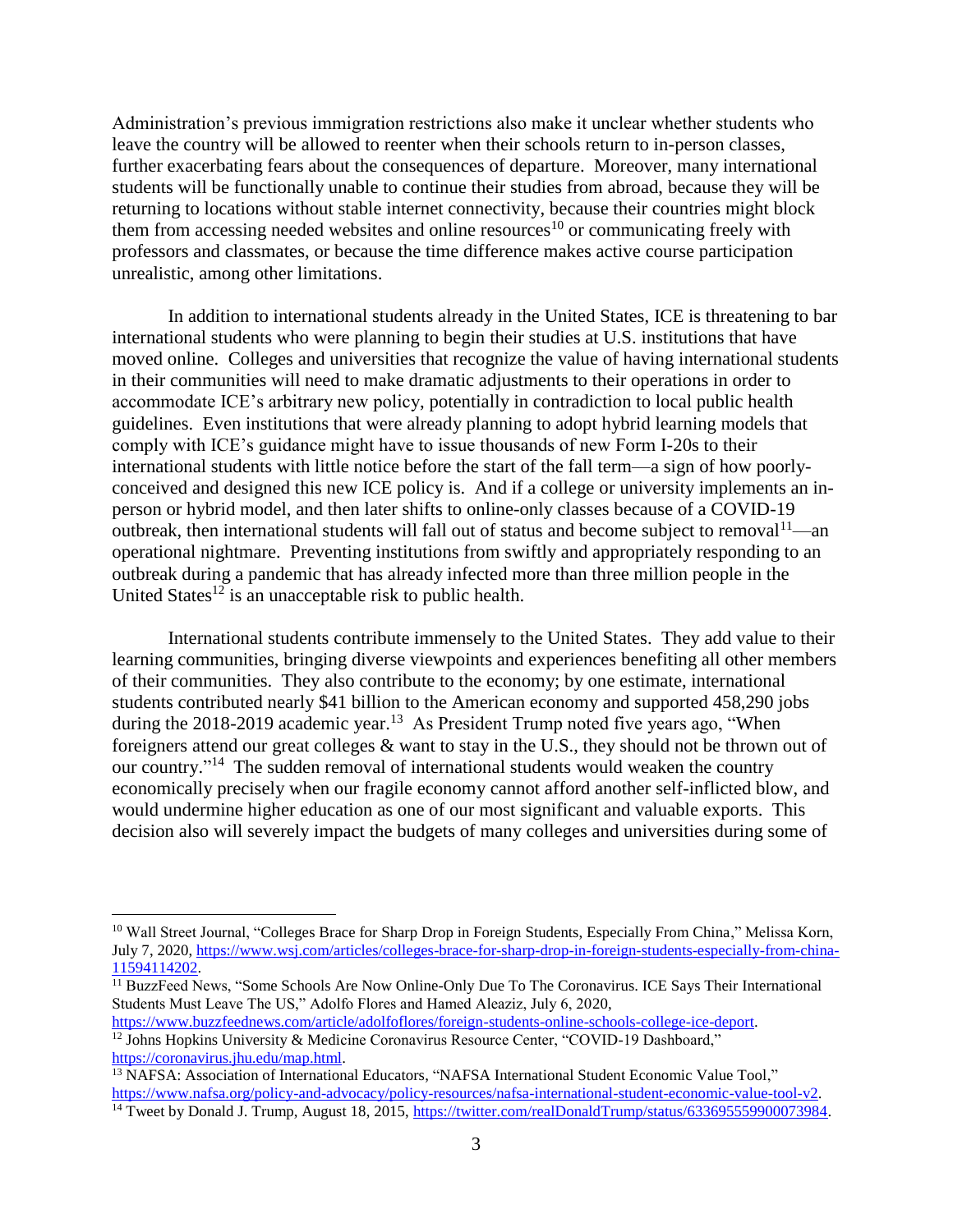the most challenging financial times in modern memory<sup>15</sup> and could result in increased college costs and student debt for domestic students.

ICE is conveniently trying to blame existing regulations, which prohibit online-only coursework, for this new move.<sup>16</sup> This is an obvious pretext. Until recently, ICE has used its authority to issue guidance to relax certain regulatory requirements during the pandemic.<sup>17</sup> In addition, this public health crisis is precisely the type of extraordinary situation that warrants issuing emergency measures to provide regulatory flexibility to students through the publication of a Special Student Relief in the Federal Register. To date, the Department of Homeland Security (DHS) has declined to use this authority to aid institutions of higher education in responding to the pandemic, despite requests that it do so.<sup>18</sup> Instead, with this new callous and defective policy, DHS and ICE are impeding institutions' ability to respond to the COVID-19 pandemic and protect the health of students, faculty, and staff. ICE stated that its previously issued guidance from March 9, 2020, would remain "in effect for the duration of the emergency."<sup>19</sup> With the United States obviously still facing a major emergency, that previous guidance—upon which institutions and students reasonably relied—should remain in effect.

Recent statements by Administration officials suggest that DHS and ICE released this guidance as a pretext to force institutions of higher education to reopen against the advice of public health experts and local officials. The directive was issued the same day that Donald Trump declared: "SCHOOLS MUST OPEN IN THE FALL!!!"<sup>20</sup> and indicated that he views the opening of schools as a political issue.<sup>21</sup> Ken Cuccinelli, Senior Official Performing the Duties of the Deputy Secretary for DHS, openly admitted in a television interview that he believes the policy will "encourage schools to reopen."<sup>22</sup> It is also concerning that Stephen Miller, President Trump's extremely controversial senior advisor who holds incendiary views on immigration,<sup>23</sup> has reportedly advocated for policies that would "hurt elite universities whose staff and students have been highly critical of Mr. Trump."<sup>24</sup> We call out this policy for what it is: a cruel,

[https://www.buzzfeednews.com/article/adolfoflores/foreign-students-online-schools-college-ice-deport.](https://www.buzzfeednews.com/article/adolfoflores/foreign-students-online-schools-college-ice-deport)

 $\overline{a}$ 

<sup>17</sup> U.S. Immigration and Customs Enforcement, "Broadcast Message: Coronavirus Disease 2019 (COVID-19) and Potential Procedural Adaptations for F and M nonimmigrant students," March 9, 2020, [https://www.ice.gov/doclib/sevis/pdf/bcm2003-01.pdf.](https://www.ice.gov/doclib/sevis/pdf/bcm2003-01.pdf)

<sup>15</sup> Washington Post, "ICE is putting international students in a terrible position—and hurting America," Margarita Konaev, July 8, 2020, [https://www.washingtonpost.com/opinions/2020/07/08/ice-is-putting-international-students](https://www.washingtonpost.com/opinions/2020/07/08/ice-is-putting-international-students-terrible-position-hurting-america/)[terrible-position-hurting-america/.](https://www.washingtonpost.com/opinions/2020/07/08/ice-is-putting-international-students-terrible-position-hurting-america/)

<sup>&</sup>lt;sup>16</sup> BuzzFeed News, "Some Schools Are Now Online-Only Due To The Coronavirus. ICE Says Their International Students Must Leave The US," Adolfo Flores and Hamed Aleaziz, July 6, 2020,

<sup>&</sup>lt;sup>18</sup> Letter from NAFSA: Association of International Educators to DHS Acting Secretary Chad Wolf, March 16, 2020,

[https://www.nafsa.org/sites/default/files/media/document/NAFSA%20Letter%20to%20DHS%20Regulatory%20Iss](https://www.nafsa.org/sites/default/files/media/document/NAFSA%20Letter%20to%20DHS%20Regulatory%20Issues%20and%20COVID19.pdf) [ues%20and%20COVID19.pdf.](https://www.nafsa.org/sites/default/files/media/document/NAFSA%20Letter%20to%20DHS%20Regulatory%20Issues%20and%20COVID19.pdf)

<sup>&</sup>lt;sup>19</sup> U.S. Immigration and Customs Enforcement, "COVID-19: Guidance for SEVP Stakeholders," March 13, 2020, [https://www.ice.gov/sites/default/files/documents/Document/2020/Coronavirus%20Guidance\\_3.13.20.pdf.](https://www.ice.gov/sites/default/files/documents/Document/2020/Coronavirus%20Guidance_3.13.20.pdf)

<sup>&</sup>lt;sup>20</sup> Tweet by Donald J. Trump, July 6, 2020, [https://twitter.com/realDonaldTrump/status/1280209946085339136.](https://twitter.com/realDonaldTrump/status/1280209946085339136)

<sup>&</sup>lt;sup>21</sup> Tweet by Donald J. Trump, July 6, 2020, [https://twitter.com/realDonaldTrump/status/1280232979781111808.](https://twitter.com/realDonaldTrump/status/1280232979781111808)

<sup>&</sup>lt;sup>22</sup> Tweet by CNN Politics, July 7, 2020, [https://twitter.com/CNNPolitics/status/1280576267360886784.](https://twitter.com/CNNPolitics/status/1280576267360886784)

<sup>&</sup>lt;sup>23</sup> Southern Poverty Law Center, "Stephen Miller: The Breitbart Emails," [https://www.splcenter.org/stephen-miller](https://www.splcenter.org/stephen-miller-breitbart-emails)[breitbart-emails.](https://www.splcenter.org/stephen-miller-breitbart-emails)

<sup>&</sup>lt;sup>24</sup> Financial Times, "US considered ban on student visas for Chinese nationals," Demetri Sevastopulo and Tom Mitchell, October 2, 2018[, https://www.ft.com/content/fc413158-c5f1-11e8-82bf-ab93d0a9b321.](https://www.ft.com/content/fc413158-c5f1-11e8-82bf-ab93d0a9b321)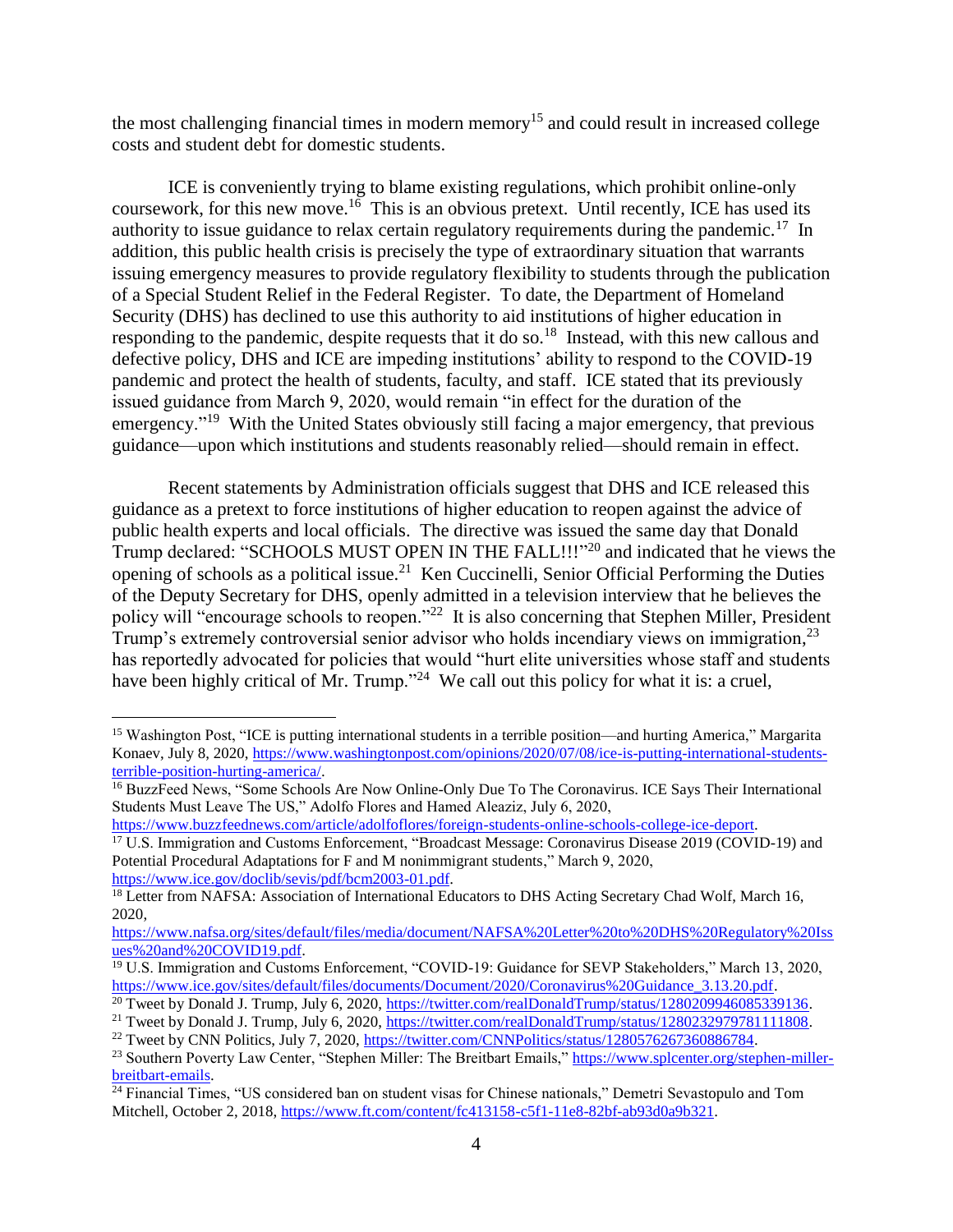senseless, and xenophobic attempt to use noncitizens as political pawns in order to financially coerce colleges and universities to reopen campuses this fall, despite what is best for public health. This policy is dangerous to the health and well-being of numerous communities.

ICE's arbitrary new policy is irrational and xenophobic, and risks the health of students, faculty, and staff. We urge you to rescind this proposed policy immediately and to collaborate productively with institutions of higher education to enable a smooth start to the academic year for all students. We also request a staff briefing to discuss the Administration's rationale for this reckless policy by July 16, 2020.

## Sincerely,

| Elizabeth Warren             | Edward J. Markey             | <b>Ayanna Pressley</b> | Jerrold Nadler     |
|------------------------------|------------------------------|------------------------|--------------------|
| <b>United States Senator</b> | <b>United States Senator</b> | Member of Congress     | Member of Congress |
| Jeffrey A. Merkley           | <b>Richard Blumenthal</b>    | Zoe Lofgren            | Pramila Jayapal    |
| <b>United States Senator</b> | <b>United States Senator</b> | Member of Congress     | Member of Congress |
|                              |                              | Joe Neguse             | Katherine Clark    |
|                              |                              | Member of Congress     | Member of Congress |
|                              |                              | <b>Seth Moulton</b>    |                    |
|                              |                              | Member of Congress     |                    |

Charles E. Schumer Jesús G. "Chuy" García Jack Reed Tim Kaine Patrick Leahy Amy Klobuchar Sheldon Whitehouse Bernard Sanders Tammy Baldwin Sherrod Brown Robert Menendez Catherine Cortez Masto Kirsten Gillibrand Martin Heinrich Christopher A. Coons Thomas R. Carper Chris Van Hollen Ron Wyden

## United States Senators Members of Congress

Mazie K. Hirono Nydia M. Velázquez Cory A. Booker Gerald E. Connolly Alexandria Ocasio-Cortez Bonnie Watson Coleman Ilhan Omar Eleanor Holmes Norton Danny K. Davis Jamie Raskin Peter Welch Lori Trahan Jan Schakowsky Yvette D. Clarke Betty McCollum Jim Cooper Hakeem Jeffries Mark Pocan Dina Titus Jackie Speier